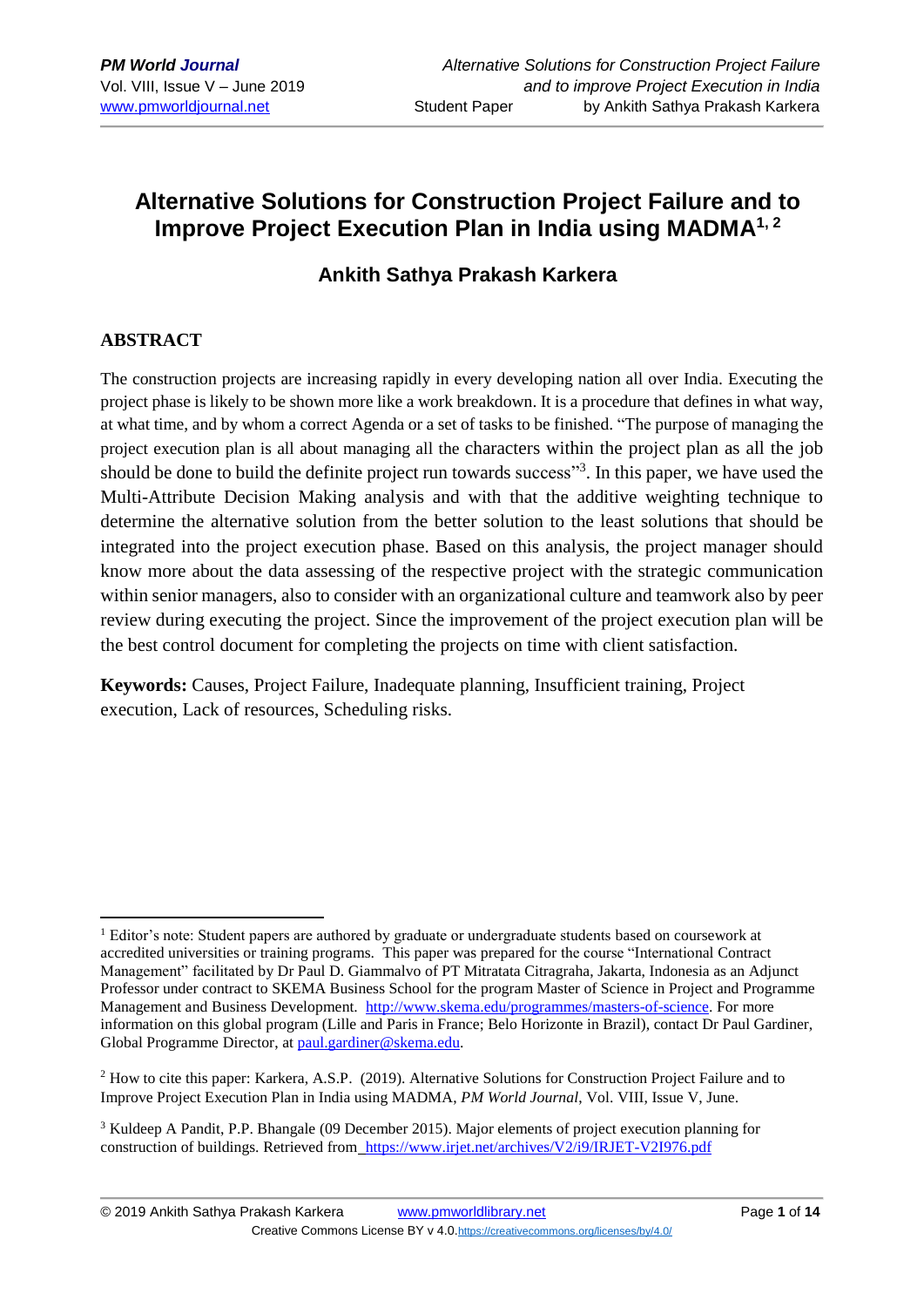## **INTRODUCTION**

1

India is the developing country over a distant future due to the lack of the most advantageous framework. "So, in order to come up with a same advantageous framework from the developed nations we should use the same standards that are being used by the developed nations"<sup>4</sup>.

Refinery projects are long time projects and most the times it involves complicated engineering. For project management, such complicated output requires in adapting the top management techniques to ensure the outputs on time. "This project involves the complicated engineering and the project management environment, so this projects usually undergoes project delay with respect to time and cost"<sup>5</sup>. "In refinery projects, Engineering-Procurement- Construction contractors, material suppliers, and maintenance are major stakeholders, in this particular environment hazard management the choice can be done with inspecting and evaluating the risk that occurs in every phase of the project execution"<sup>6</sup>.

According to Max Wideman, the project structure is all about comprising a project and their relations. The project success/ failure criteria are judged on the benchmark upon comparative achievement or breakdown of the project. "There are 3 basic set of criteria they are first, the funding business, proprietor or customer satisfaction, secondly, the old-style project management is unique of on phase, in economical or to the requirement and thirdly the project success"<sup>7</sup>. The project implementation plan will be the development of a professional event and also the estimated concise. This strategy will clique out an estimated plan towards supervision of the plan, illustrate all the strategies, stages and also the schedules those are going to be accepted. "The situation also defines the action in the connection between the materials outside the scope of major contract (the client's whole project may consist of several contracts for supply of materials and maintenance both from outside the organization and also inside the customer's association the situation that are processed and safeguarding agreements and by resources etc.) This will be done by the Project

<sup>4</sup> Asif Equbal, Rajeev Banerjee, Zishan Raza Khan, Raj Bandhu Dixit (March 2017). Construction disputes in construction work sites and their probable solutions. Retrieved from [https://www.iaeme.com/MasterAdmin/uploadfolder/IJCIET\\_08\\_03\\_007/IJCIET\\_08\\_03\\_007.pdf](https://www.iaeme.com/MasterAdmin/uploadfolder/IJCIET_08_03_007/IJCIET_08_03_007.pdf)

<sup>5</sup> P.M.Deshpande. Singh (October 2016). Analysis refinery project risk with composite factor method. Retrieved from

https://www.researchgate.net/publication/312159132 Study and Analysis of Refinery Project Risk with Comp [osite\\_Factor\\_Method](https://www.researchgate.net/publication/312159132_Study_and_Analysis_of_Refinery_Project_Risk_with_Composite_Factor_Method)

<sup>&</sup>lt;sup>6</sup> MSc Thesis- Harshal V Patil (26 August 2016). Analysis of the refinery project execution strategy from an organisational effectiveness perspective. Retrieved from [https://repository.tudelft.nl/islandora/object/uuid:4f62f38a-](https://repository.tudelft.nl/islandora/object/uuid:4f62f38a-63bc-4dfd-80b9-d857ab4cde79/datastream/OBJ/)[63bc-4dfd-80b9-d857ab4cde79/datastream/OBJ/](https://repository.tudelft.nl/islandora/object/uuid:4f62f38a-63bc-4dfd-80b9-d857ab4cde79/datastream/OBJ/) 

<sup>7</sup> Max Wideman comparative glossary. Projectnet Glossary, April 1997, on the website of the UK publication Project Manager Today, Nordic Project Management Terminology, NORDNET, Reistad Offset, Oslo, 1985. Retrieved from [http://www.maxwideman.com/pmglossary/PMG\\_P20.htm](http://www.maxwideman.com/pmglossary/PMG_P20.htm)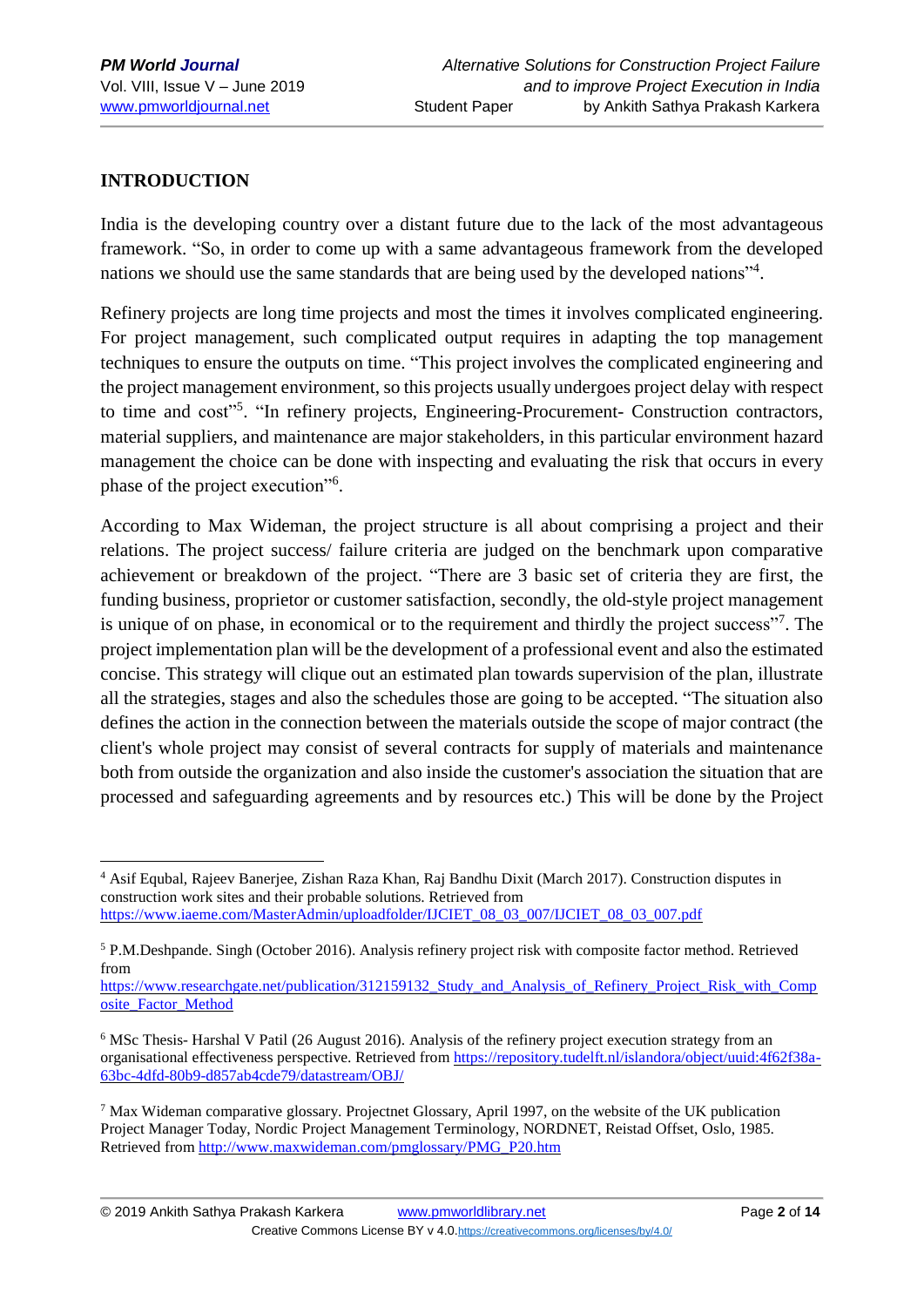1

manager"<sup>8</sup>. "The development in the plan must judge in contradiction of project performance plan till the completion of the project and this plan must be altered and refined as required"<sup>9</sup>. The project performance plan will be the part of the wheel of life in a plan while a maximum of the work has done to produce the best outcome also the maximum time the project economical stage will be exhausted.

The researcher tried to realize why executing crash to achieve the goals? and what are the intrinsic and extrinsic impact of the project? Some extrinsic events also render a project to be unnecessary. Intrinsic events might cause the project to be delayed or cost higher than the expected cost. All the events that deliver on project success can be expected and accordingly the plans can be made.

"Projects cannot be successful by the project execution plan, but their achievement is guaranteed that there is a proper plan, that would be efficiently utilized"<sup>10</sup>. Why these risks cannot be avoided as much as possible? How can these be avoided? Finding solutions for this problem is very much important for the future. To have a clear vision on the issues that take place on the construction project, a Fishbone analysis has been made for the proper understanding of the subject

<sup>8</sup> Kuldeep A Pandit, P.P. Bhangale (09 December 2015). Major elements of project execution planning for construction of buildings. Retrieved from <https://www.irjet.net/archives/V2/i9/IRJET-V2I976.pdf>

<sup>9</sup> Dr.Rajiv Bhatt, Abhishek Shah, Prof. J J Bhavsar. (28 July 2015). Ranking of causes of disputes and use of dispute resolution methods for the construction industry in Gujarat. Retrieved from [https://www.slideshare.net/abhishekshah798/ranking-of-causes-of-disputes-and-use-of-dispute-resolution-methods](https://www.slideshare.net/abhishekshah798/ranking-of-causes-of-disputes-and-use-of-dispute-resolution-methods-for-construction-industry-in-gujarat-during)[for-construction-industry-in-gujarat-during](https://www.slideshare.net/abhishekshah798/ranking-of-causes-of-disputes-and-use-of-dispute-resolution-methods-for-construction-industry-in-gujarat-during)

<sup>&</sup>lt;sup>10</sup> Karthikeyan. R. & Manikandan. T. (03 March 2017). A study on causes and effects of conflicts in Indian construction projects. Retrieved from <https://irjet.net/archives/V4/i3/IRJET-V4I3278.pdf>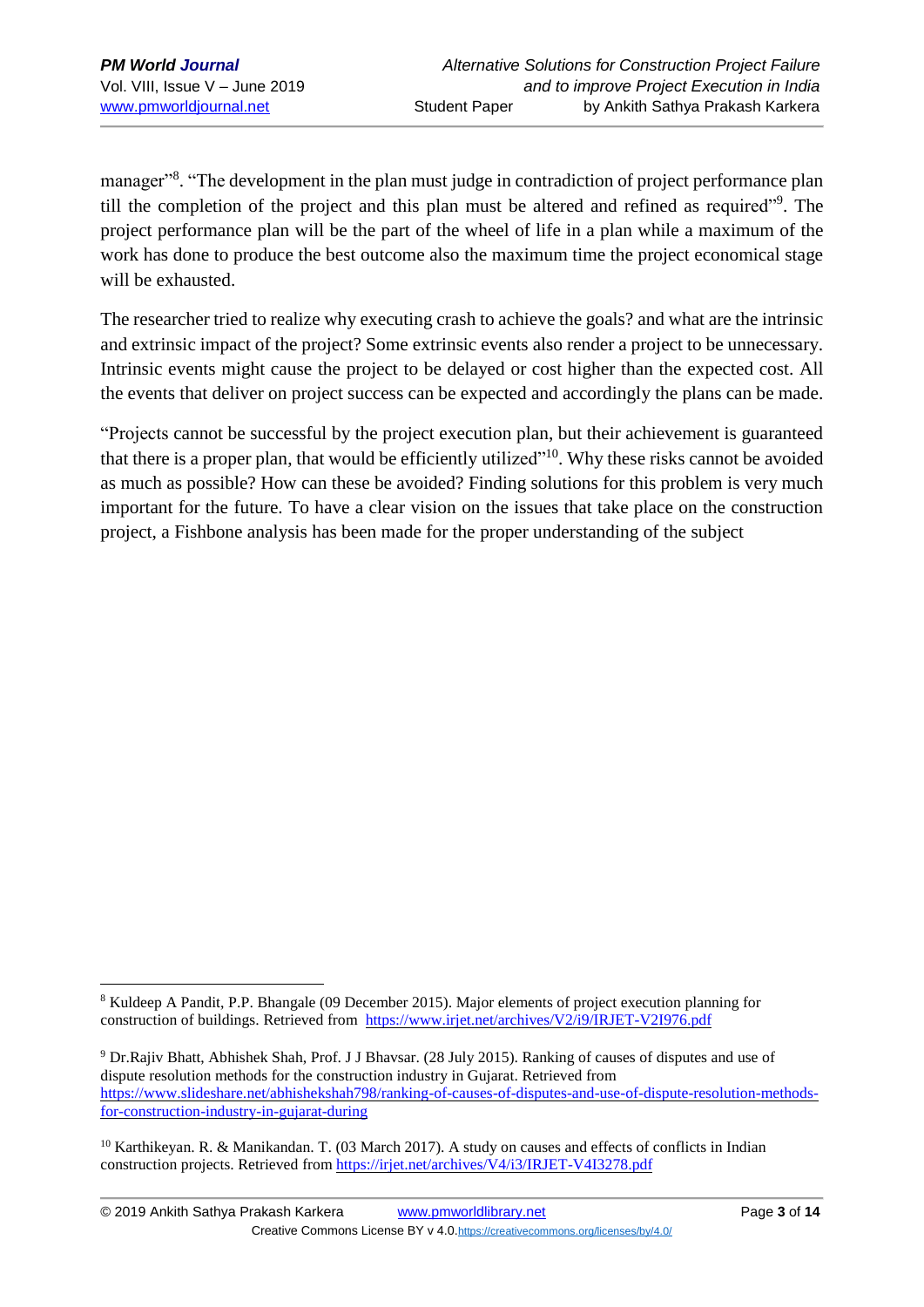## **FISHBONE ANALYSIS**



Figure1: "Fishbone Analysis: Why there are still issues to meet project deadline?"<sup>11</sup>

#### **Step 1- Problem Recognition and Evaluation**

The author also intends to know the particular project requirements such as project outcome, project milestones, and the life cycle of the project. This also explains:

• What are the typical problems overcome during the project execution?

1

<sup>&</sup>lt;sup>11</sup> "By Author" October 2018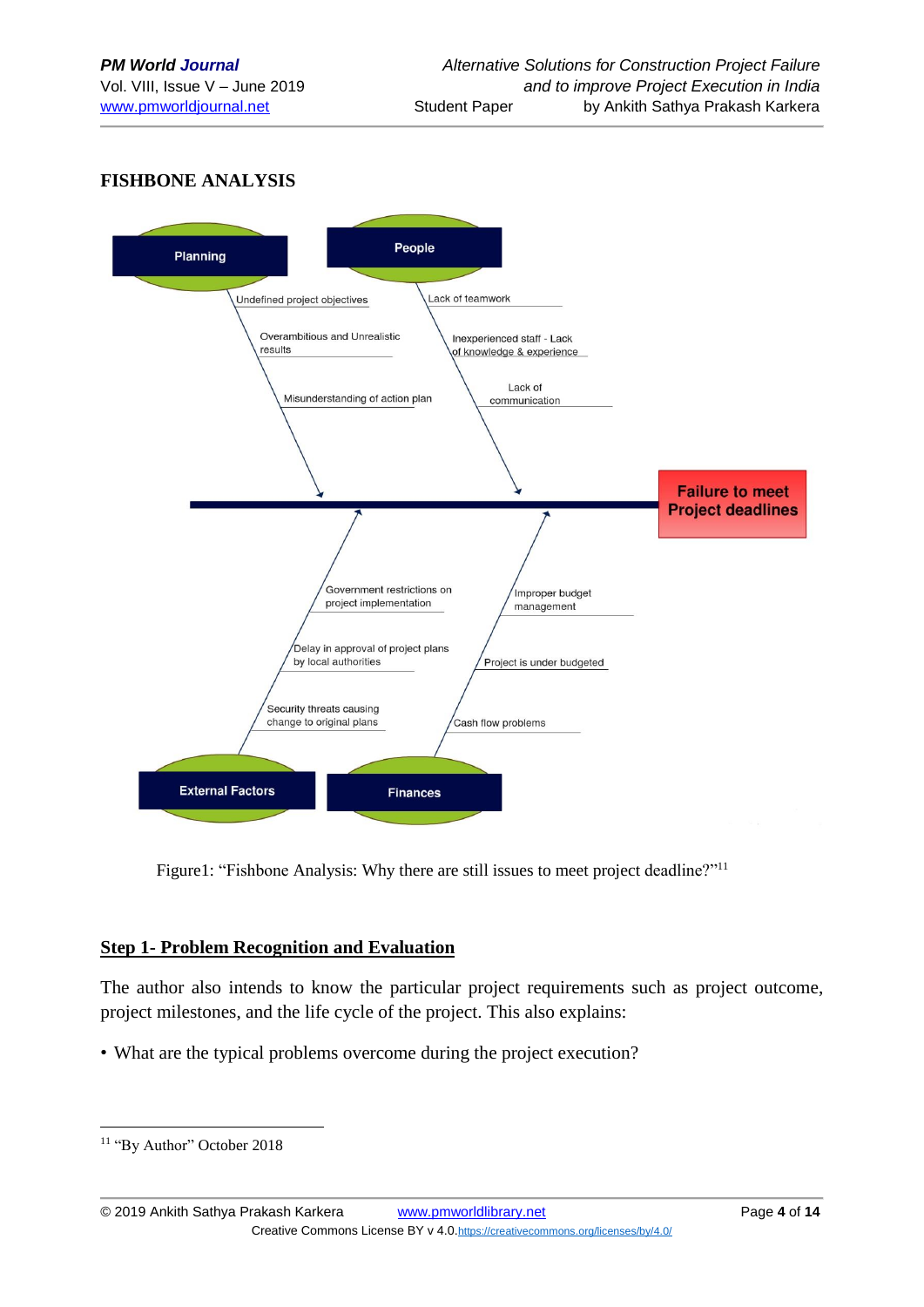• What are the risks likely to be faced on the project and how to overcome it?

While planning for the execution of the project it might be difficult, but it is not impossible to achieve. "A correctly planned path for the performance should be necessary so as to resolve such kind of problems so that we can reach the managerial targets and purposes" $^{12}$ .

#### **METHODOLOGY**

#### **Step 2: Summarize**

1

So, we examined atop about principal and purposefulness through this paper as we are going to reduce risk during the execution of the project and this may improve their overall performance and the growth by satisfying clients by delivering the project on time.

We need to identify the failure that has direct and the negative impact on the project while executing. "There are several obstacles to effective strategy execution; these are the major cause for the failure of the project"<sup>13</sup>:

- **Inflexible process** and **organizational structures** tend to the problem in adjusting with the change of business environment.
- **Lack of performance** measurement tools this will tend to the poor improvement process.
- **Lack of communication** and **execution** this will tend to critical mismanagement.
- **Less strategy execution** focus this will lead to the poor outcome of the project.
- **Lack of change in management** leads to poor delivery of the outcome.
- **No execution direction** leads to wastage of efforts.
- **No understanding by the employees** leads to a lack of interest towards the success.
- **Poor material allotment** leads to incompetence and miss opportunities.
- **Poor planning management** this leads to confusion and poor decision making.

These are the major points that we will focus on and manage to find the best alternative solutions.

<sup>&</sup>lt;sup>12</sup> Mohammed Taha Al-Qershi, Ravinde Kishore. (07 November 2017). Claims and types in Indian construction industry- contractors perspective. Retrieved from <http://pubs.sciepub.com/ajcea/5/5/3/index.html>

<sup>&</sup>lt;sup>13</sup> Syed Saad Wasim. (online) (2018). Vol.10, No.7, Causes of Construction project failures in Pakistan. Retrieved fro[m https://iiste.org/Journals/index.php/CER/article/viewFile/43665/44998](https://iiste.org/Journals/index.php/CER/article/viewFile/43665/44998)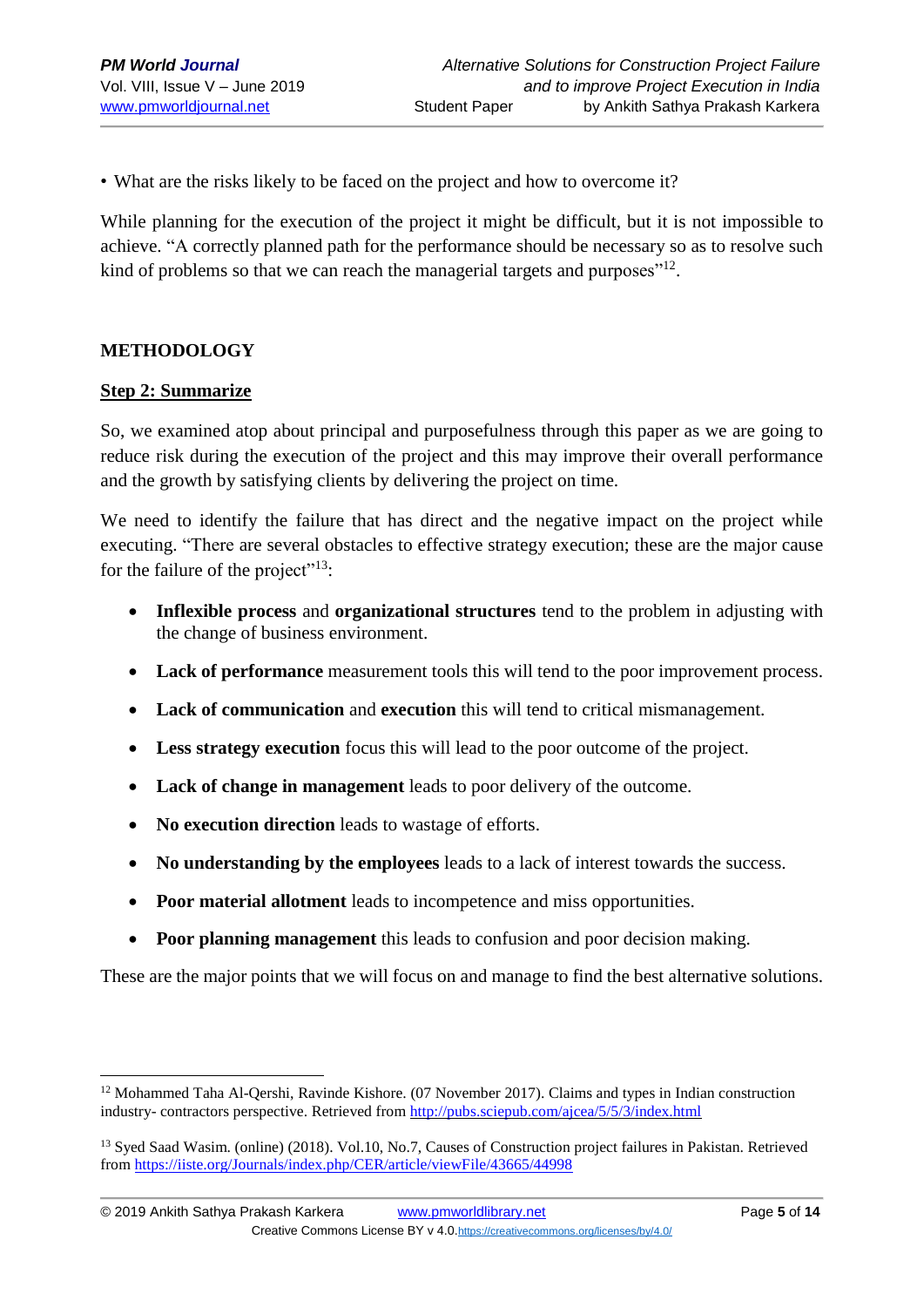#### **Step 3- Alternative Solutions**

The project manager must cover all the primary basic engineering to minimize the risk and the confusions. Also, the elements to be considered such as procurement, constructability, and operation also maintenance schedule must be done to stay away from rework in future project stages. Also, the project manager should understand that the prior schedule engineering should be achieved parallel to speed up the job. "Hereafter the job complete scheduling must be compulsory and also the finest training required for the business to achieve project goals and the main purpose of managing the planning and scheduling is to introduce the new techniques and methodologies that has been best tested and proved which is associated with planning and scheduling which has been found to work on most project and most of the time"<sup>14</sup>. "Some of the key success factors to be considered for the success of the project are $"^{15}$ :

#### **1. Data Assessment**

Firms that are from small to big ranges are operating the data assessment for pursuing the best chances, lower price, construct competences, build superior also for speedier judgments by eventually raise their client's fulfillment even this reflects at project, program and portfolio stages meanwhile this will enable companywide strategy. "One if the main reason for the failure of the project is not maintaining the data on time"<sup>16</sup>. In the construction project having a data collection and also the QA/QC of the project is mandatory to avoid unnecessary rework. For this matter, data assessment is necessary for achieving success in the project.

#### **2. Organizational culture**

1

Organizational culture is identified as a combined programming of the mind which individualizes the members of one organization from another. There is no doubt that different organizations have different cultures. This tends to develop the organization discover, invents or develop a solution to the problem. The organization operates by establishing terms to manage the project independently. "There is a high regard for experts in this culture and dependent on the right people to be brought into together by the right time $17$ . This structural culture will be connected towards

<sup>14</sup> P.P Admin. (02 November 2015), (17 January 2016). Managing planning and scheduling. Introduction to managing planning and scheduling. What is the purpose of managing planning and scheduling? Retrieved from <http://www.planningplanet.com/guild/gpccar/introduction-to-managing-planning-and-scheduling>

<sup>&</sup>lt;sup>15</sup> Alvaro Alfonzo Carreño. (20 October 2015). Some key factors for project execution. Retrieved from <https://www.linkedin.com/pulse/key-success-factors-project-execution-alvaro-alfonzo-carre%C3%B1o>

<sup>&</sup>lt;sup>16</sup> Moria Alexander. (20 March 2017). How to use data analytics to improve project outcomes. Retrieved from [https://www.cio.com/article/3182352/project-management/how-to-use-data-analytics-to-improve-project](https://www.cio.com/article/3182352/project-management/how-to-use-data-analytics-to-improve-project-outcomes.html)[outcomes.html](https://www.cio.com/article/3182352/project-management/how-to-use-data-analytics-to-improve-project-outcomes.html)

<sup>&</sup>lt;sup>17</sup> Raufdeen Rameezdeen, Nishanthi Gunarathna. (November 2012). Organizational culture in construction: an employee perspective. Retrieved from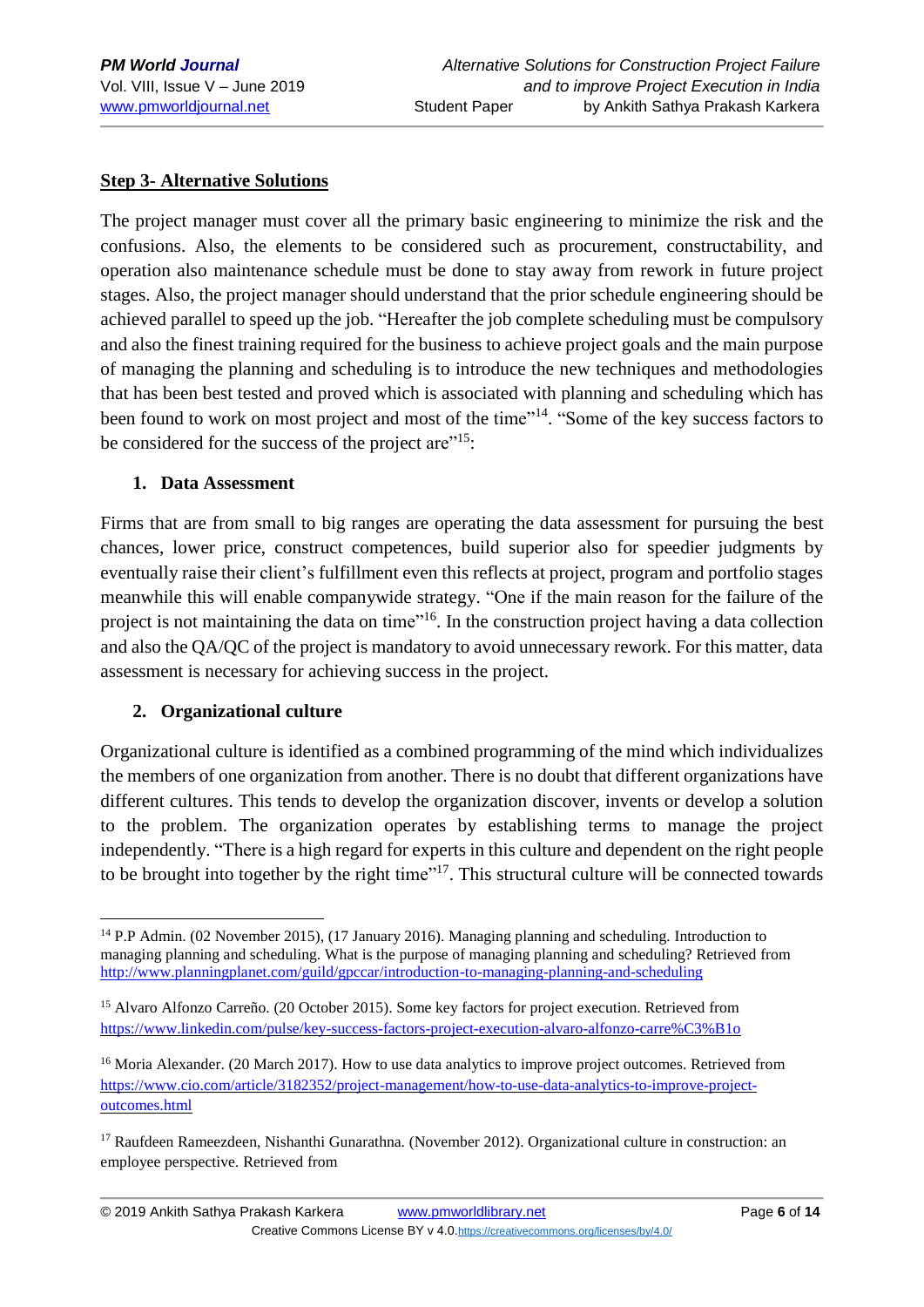behaviors, trusts also with morals through the members they are going to share within the management. Project manager practices the linkage of using his skilled colleagues to share information and supervision earlier also during executing the project meanwhile by checking their social consequences, so it might not affect the project to run out of time.

## **3. Teamwork**

The project team is the group of people they are responsible for the complicated jobs for short time also they work naturally cross-functional containing the people with the balancing skills along with people they develop extreme regulations also with managing zone inside corporation (detailed engineering, procurement, construction, operation, and maintenance). The advantage of a cross-functional team is that they have the capacity to work on multiple activities simultaneously, rather than sequentially which saves time. "The function of the cross-functional group is performed towards a plan magnificently that trusts the capability that he can participate in his feasible experience also his knacks it might get issued between crew colleagues"<sup>18</sup>. Performing this kind, the situation shall adopt parallel actions to execute the project on daily basis. Consequently, underneath the idea, the overall time for executing the project can be shortened up accordingly attaining the superior outcome, well quality, improved output also by better client satisfaction could be attained.

#### **4. Colleague reviews**

1

Essentially, a quality assurance procedure always will be performed during executing the project by most of the clients. Main commitment of this is to sort out that the plan and the objective in the executing during the project are benchmarked. The technique was conducted by adding the experts to review the projects underlying assumptions, decision logic, alternatives and future ideas and also by authenticating, productively inspiring report during a decision support package. Customer review group professional mostly from the management. This team focuses on the key areas such as marketable, assessment value, administrative assembly inside execution crew, well-being, ecosystem, and security, project performance also the methodological. "The customer review crew

[https://www.researchgate.net/publication/279637533\\_Organisational\\_Culture\\_in\\_Construction\\_An\\_Employee\\_Pers](https://www.researchgate.net/publication/279637533_Organisational_Culture_in_Construction_An_Employee_Perspective/download) [pective/download](https://www.researchgate.net/publication/279637533_Organisational_Culture_in_Construction_An_Employee_Perspective/download)

<sup>&</sup>lt;sup>18</sup> Marte Pettersen Buvik, Monica Rolfsen. (19 June 2015). Prior ties and trust development in project teams- A case study from the construction industry. Retrieved from

[https://fenix.tecnico.ulisboa.pt/downloadFile/1970943312272182/22%20Prior%20ties%20and%20trust%20develop](https://fenix.tecnico.ulisboa.pt/downloadFile/1970943312272182/22%20Prior%20ties%20and%20trust%20development%20in%20project%20teams%20-%20A%20case%20study%20from%20the%20construction%20industry.pdf) [ment%20in%20project%20teams%20-%20A%20case%20study%20from%20the%20construction%20industry.pdf](https://fenix.tecnico.ulisboa.pt/downloadFile/1970943312272182/22%20Prior%20ties%20and%20trust%20development%20in%20project%20teams%20-%20A%20case%20study%20from%20the%20construction%20industry.pdf)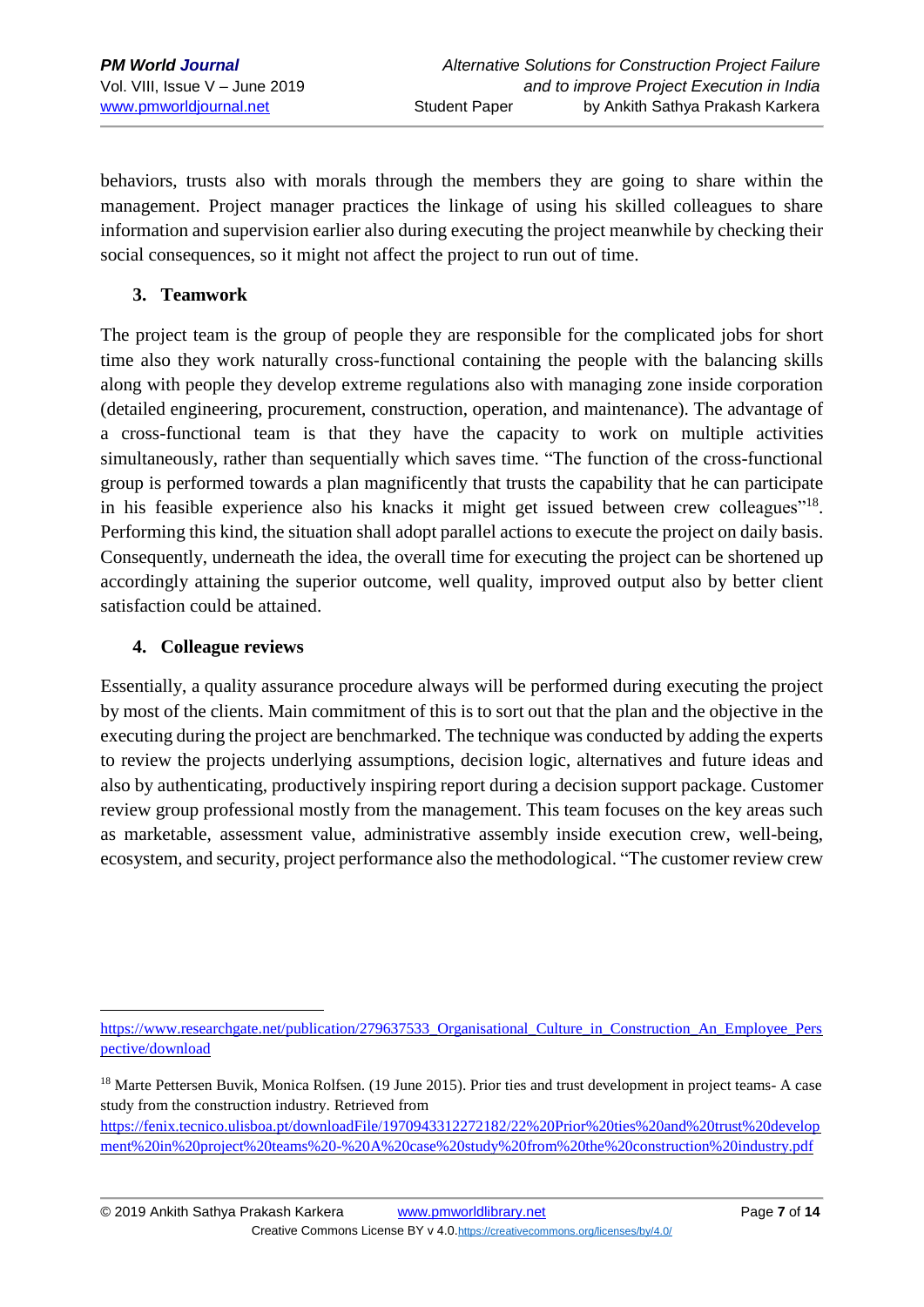glance will test the project crew so that they can check whether the work has been done or the assigned tasks and also describes the strategy to execute the project for its achievement"<sup>19</sup>.

## **5. Strategic Communication**

The project manager should have a key role in communicating about the project. Good communication between project team members is important for its achievement. Lack of interaction is the common risk that can be identified in the projects. Communication within the construction projects is complicated fact covering multiple disciplinary fields, several organizational levels as well as several assessments and clarifications. "Every member in the project should assign, arrange also participate with the meaningful quantities of data so that they can be familiar with the objectives"<sup>20</sup>. This alternative is becoming familiar in every project for the last two eras. This is nothing but introducing communication efforts with an agenda and a master plan. This controlling plan includes supporting the brand in association, advice team members for performing definite schedules, towards the success of the project.

To assess the different alternatives which are in details above, we have set a list of attributes the will enable to rank the best solutions to the least one. "Those attributes are selected accordingly on how the project failure occurs during executing the project"<sup>21</sup>:

- **1. Planning:**
- **2. People:**
- **3. External factors:**
- **4. Finances:**
- **5. Resources:**

<sup>1</sup> <sup>19</sup> Joe Gregory. (2002). Chapter: 7. Cheveron Texaco Project development and execution process. Proceedings of government/ Industry forum: The owner's role in project management and pre-project planning. Retrieved from <https://www.nap.edu/read/10343/chapter/8#32>

<sup>20</sup> Prof. Anita Ceric. (7 June 2010-2011-2012). Communication risk in construction projects: Application of principal-agent theory, The impact of asymmetric information on communication risk in construction projects: Project managers perceptions. Retrieved from [https://bib.irb.hr/datoteka/609927.EPOC\\_2010-2011-](https://bib.irb.hr/datoteka/609927.EPOC_2010-2011-2012_June_7.pdf) [2012\\_June\\_7.pdf](https://bib.irb.hr/datoteka/609927.EPOC_2010-2011-2012_June_7.pdf)

 $^{21}$  (n/a). (01 August 2018). (Online). Designing Buildings Wiki. The risk in building design and construction. Retrieved from [https://www.designingbuildings.co.uk/wiki/Risk\\_in\\_building\\_design\\_and\\_construction](https://www.designingbuildings.co.uk/wiki/Risk_in_building_design_and_construction)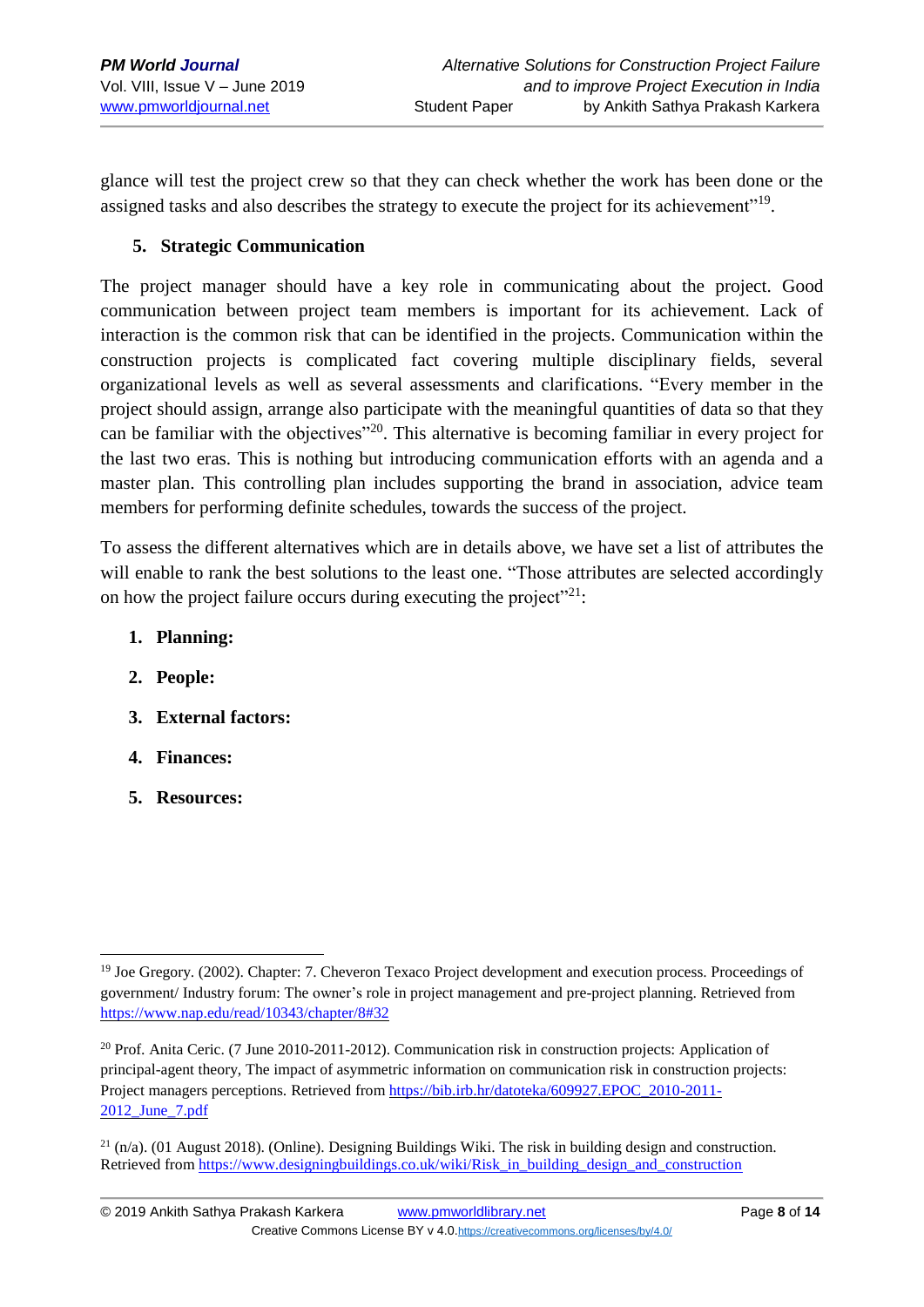#### **Step 4 – Selection Criteria**

"In this paper, we have used "**Multi-Attribute Decision-Making analysis"** method for selecting the best solutions accordingly with respect to the selected attributes"<sup>22</sup>. Here the alternative solution is ranked based on the attributes as very high, high, neutral, low, very low. Here the color difference varies from green, yellow and red whereas red indicates low and very low, while the yellow indicates neutral and the green indicates high and very high.

#### **Table 1- Multi-Attribute Decision Matrix <sup>23</sup>**

| <b>ALTERNATIVE SOLUTIONS</b> | <b>DATA</b>       | <b>ORGANIZATIONAL</b> |                  | <b>COLLEAGUE</b> | <b>STRATEGIC</b>     |
|------------------------------|-------------------|-----------------------|------------------|------------------|----------------------|
| <b>/ATTRIBUTES</b>           | <b>ASSESSMENT</b> | <b>CULUTRE</b>        | <b>TEAM WORK</b> | <b>REVIEW</b>    | <b>COMMUNICATION</b> |
| <b>PLANNING</b>              | very high         | neutal                | very low         | low              | high                 |
| <b>PEOPLE</b>                | low               | neutral               | very high        | very low         | high                 |
| <b>EXTERNAL FACTORS</b>      | very high         | low                   | high             | very low         | neutral              |
| <b>FINANCES</b>              | very high         | low                   | neutral          | very low         | high                 |
| <b>RESOURCES</b>             | very high         | neutral               | low              | very low         | high                 |

#### **FINDINGS**

#### **Step 5 – Analysis and Selection of Best Alternative Solutions**

To utilize the approach which we have shown in table 1, we need to represent the alternatives quantitatively for the analysis. So, we need to start converting the relative scorings (very high, high, neutral, low, very low) as a dimensionless value.

#### **Table 2- Quantitative representation of the attributes<sup>24</sup>**

| <b>ATTRIBUTES/RELATIVE</b><br><b>SCORING OPTIONS</b> | <b>PLANNING</b> | <b>PEOPLE</b> | <b>EXTERNAL</b><br><b>FACTORS</b> | <b>FINANCES</b> | <b>RESOURCES</b> |
|------------------------------------------------------|-----------------|---------------|-----------------------------------|-----------------|------------------|
| <b>VERY HIGH</b>                                     |                 |               |                                   |                 |                  |
| <b>HIGH</b>                                          | 0.75            | 0.75          | 0.75                              | 0.75            | 0.75             |
| <b>NEUTRAL</b>                                       | 0.50            | 0.50          | 0.50                              | 0.50            | 0.50             |
| LOW                                                  | 0.25            | 0.25          | 0.25                              | 0.25            | 0.25             |
| <b>VERY LOW</b>                                      |                 |               |                                   |                 |                  |

Now, we shall use the above-mentioned dimensionless values relative rank or weight for each of the alternatives.

1

<sup>&</sup>lt;sup>22</sup> Sullivan, Wickes& Kroelling (2014). Engineering Economics 15<sup>th</sup> Edition Then the second step is to calculate the relative weighting of each attribute. Retrieved from [http://www.planningplanet.com/guild/gpccar/managing-change](http://www.planningplanet.com/guild/gpccar/managing-change-the-owners-perspective)[the-owners-perspective](http://www.planningplanet.com/guild/gpccar/managing-change-the-owners-perspective) 

<sup>23</sup> "By Author" November 2018

<sup>24</sup> "By Author" November 2018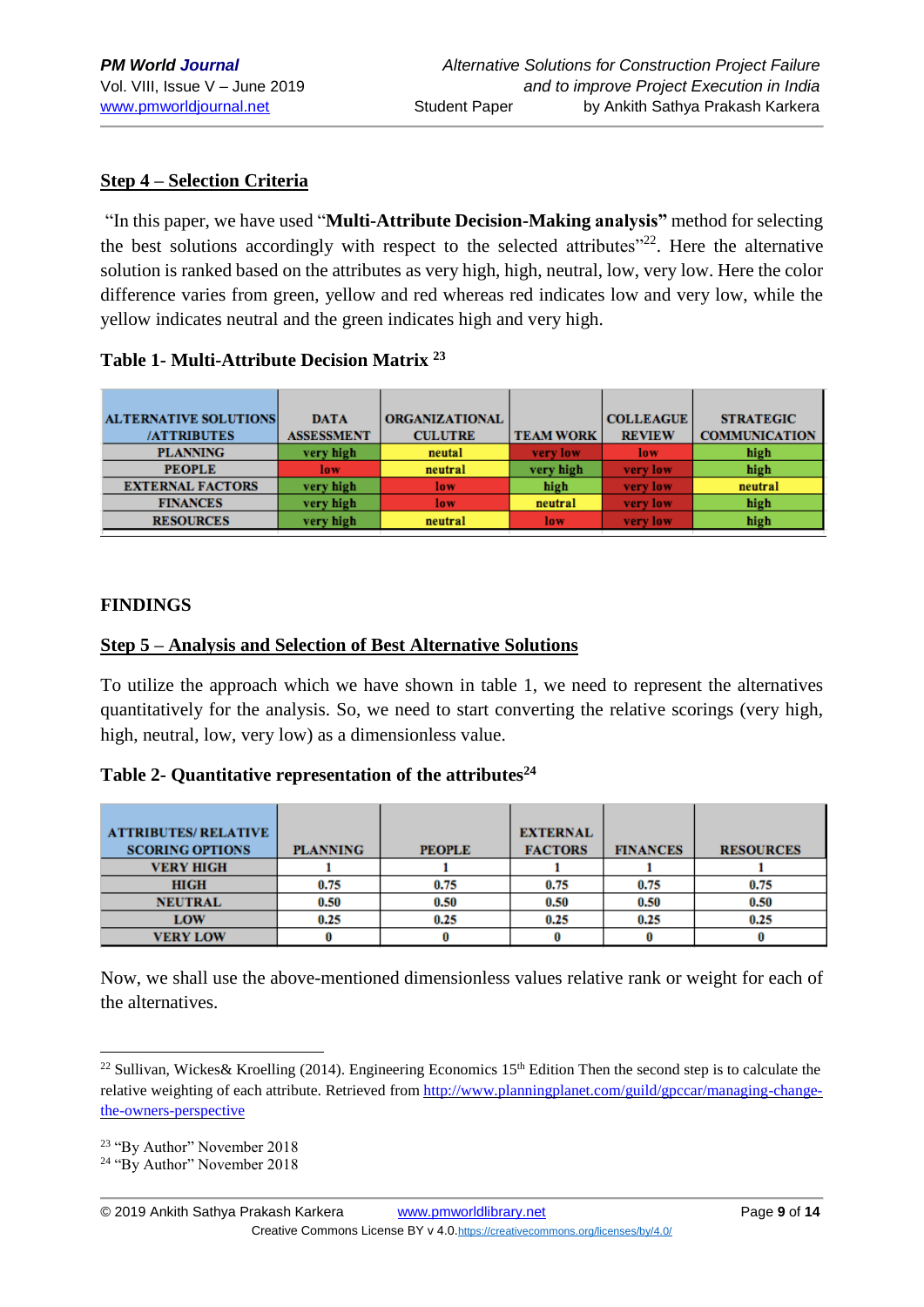**TION** 

| <b>ALTERNATIVE</b>           | <b>DATA</b>       | <b>ORGANIZATIONAL</b> |                  | <b>COLLEAGUE</b> | <b>STRATEGIC</b>   |
|------------------------------|-------------------|-----------------------|------------------|------------------|--------------------|
| <b>SOLUTIONS /ATTRIBUTES</b> | <b>ASSESSMENT</b> | <b>CULUTRE</b>        | <b>TEAM WORK</b> | <b>REVIEW</b>    | <b>COMMUNICATI</b> |
| <b>PLANNING</b>              |                   | 0.50                  |                  | 0.25             | 0.75               |
| <b>PEOPLE</b>                | 0.25              | 0.50                  |                  |                  | 0.75               |
| <b>EXTERNAL FACTORS</b>      |                   | 0.25                  | 0.75             |                  | 0.50               |
| <b>FINANCES</b>              |                   | 0.25                  | 0.50             |                  | 0.75               |
| <b>RESOURCES</b>             |                   | 0.50                  | 0.25             |                  | 0.75               |
| <b>TOTAL</b>                 | 4.25              |                       | 2.50             | 0.25             | 3.50               |

#### **Table 3- Relative weighting<sup>25</sup>**

Now, we will use the "**additive weighting technique"<sup>26</sup>** by ranking each of the attributes by their importance. The sum of each solution can be compared to the normalized weight of 1.50, which is the score to be reached out. So, the attributes are ranked from most important to the least important (**Planning >People >Resources >External Factors >Finances**) according to this arrangement we can now use this technique.

#### **Table 4- Additive weighting technique<sup>27</sup>**

| <b>ALTERNATIVE</b>           | <b>RELATIVE</b><br><b>RANK/</b> | <b>NORMALIZED</b> | <b>DATA</b>       |      |            | <b>ORGANIZATIONAL</b> |                  |       |            | <b>COLLEAGUE</b> |      | <b>STRATEGIC</b>     |
|------------------------------|---------------------------------|-------------------|-------------------|------|------------|-----------------------|------------------|-------|------------|------------------|------|----------------------|
| <b>SOLUTIONS /ATTRIBUTES</b> | <b>WIEGHT</b>                   | WEIGHT            | <b>ASSESSMENT</b> |      |            | <b>CULTURE</b>        | <b>TEAM WORK</b> |       |            | <b>REVIEW</b>    |      | <b>COMMUNICATION</b> |
| <b>PLANNING</b>              |                                 | 0.50              |                   | 0.50 | 0.50       | 0.25                  | $\bf{0}$         | 0     | 0.25       | 0.125            | 0.75 | 0.375                |
| <b>PEOPLE</b>                |                                 | 0.40              | 0.25              | 0.10 | 0.50       | 0.2                   |                  | 0.4   | 0          | 0                | 0.75 | 0.3                  |
| <b>EXTERNAL FACTORS</b>      |                                 | 0.20              |                   | 0.20 | 0.25       | 0.05                  | 0.75             | 0.15  | 0          | 0                | 0.50 | 0.1                  |
| <b>FINANCES</b>              |                                 | 0.10              |                   | 0.10 | 0.25       | 0.025                 | 0.50             | 0.05  | 0          | 0                | 0.75 | 0.075                |
| <b>RESOURCES</b>             |                                 | 0.30              |                   | 0.30 | 0.50       | 0.15                  | 0.25             | 0.075 | 0          | 0                | 0.75 | 0.225                |
| <b>TOTAL</b>                 | 15                              | 1.50              | <b>TOT</b>        | 1.20 | <b>TOT</b> | 0.675                 | <b>TOT</b>       | 0.675 | <b>TOT</b> | 0.125            | TOT  | 1.075                |

#### **Step 6 – Selecting and Re-arranging the Best Alternative Solutions**

After ranking the attributes according to their importance for the project execution by the use of "additive weighting technique" , we can now see the difference between all alternatives has been reduced precisely and now we can say that the most important factor to be considered will be the "data assessment" and "strategic communication" and then we should consider with the "organizational culture" and "teamwork" factor and finally we should also take into consideration with the "colleague review", So according to this factors that every project must integrate this success factors to avoid project delays and also to avoid risk.

<sup>&</sup>lt;u>.</u> <sup>25</sup> "By Author" November 2018

<sup>&</sup>lt;sup>26</sup> Sullivan, Wickes& Kroelling (2014). Engineering Economics 15<sup>th</sup> Edition. Adapting from planning planet. Retrieved from <http://www.planningplanet.com/guild/gpccar/managing-change-the-owners-perspective>

<sup>27</sup> "By Author" November 2018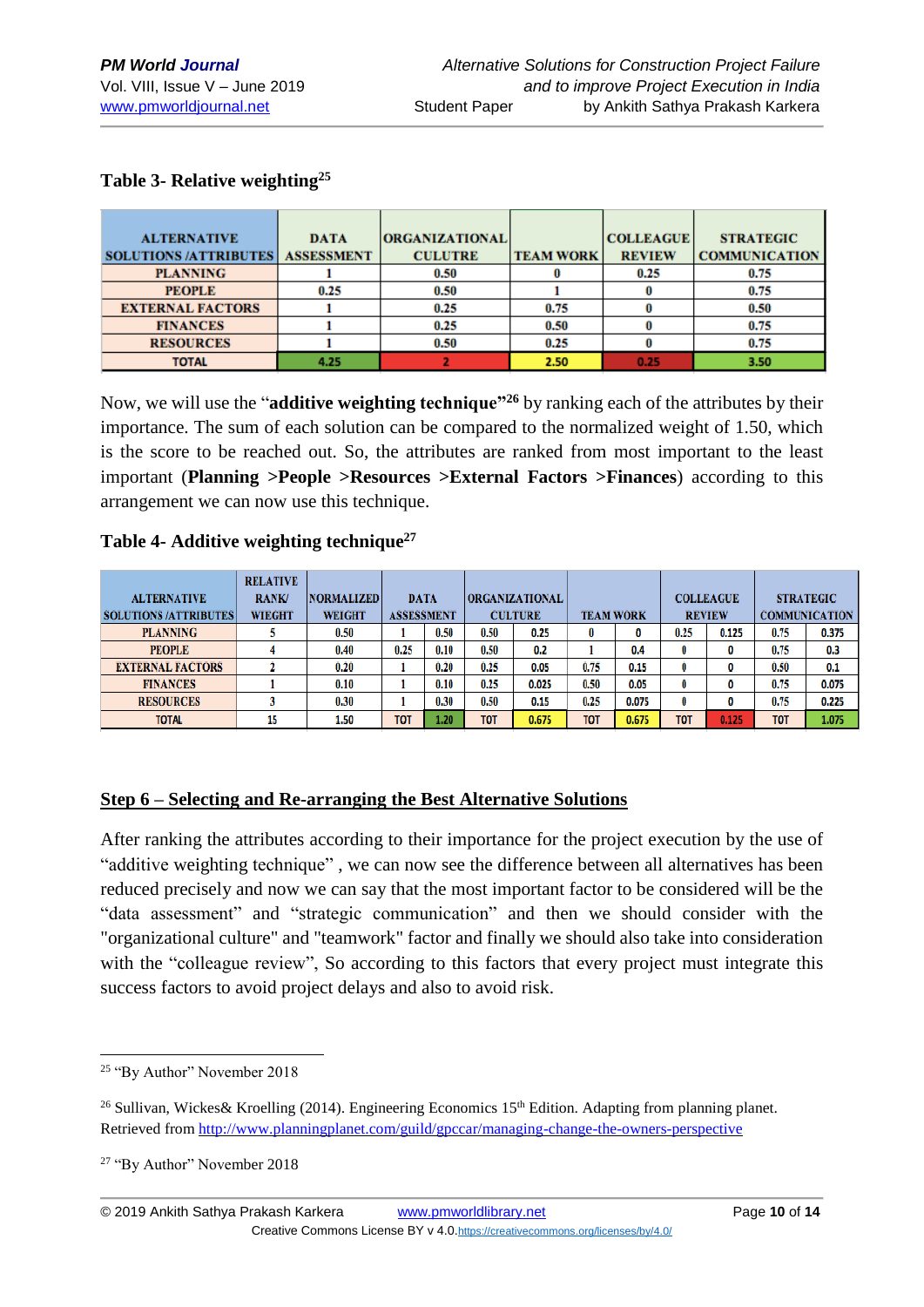## **Step 7- Performance Monitoring and Post-Evaluation of Results**

This analysis is performed to find the best solutions among the chosen alternatives, which confirms that how well we can avoid the risks while executing the project. Here we assume that integrating this type of alternative solutions, the chances of getting delays will be reduced, and all the team members in the project will perform efficiently and make the project as a successful project. Thus, the best alternative solutions are data assessment, strategic communication, followed by organizational culture and teamwork last but not least is customer review. Those 5 alternative solutions do not involve performing on trial and they are price and time savers for the entire project phase.

Indeed, this should be a long-term analysis as we know that especially in the execution phase, construction projects often have longer durations for the whole project, maybe even for completing the project phase it may typically take longer durations

The performance can be monitored by using the data assessment for the project must be done by 85% (4.25/5\*100) before executing the project then the strategic communication must be done with  $70\%(3.5/5*100)$  followed by teamwork should be done with  $50\%(2.50/5*100)$  and the organizational culture should be done with 40%(2/5\*100)and the last phase before or after the completion of the project the customer review must be done with 5%(0.25/5\*100). This all solutions must be managed by the project managers to overcome the risks involved in the execution phase integrating this solution we can avoid the project delays, cost and time overrun.

#### **CONCLUSION**

The objective in the paper stood to give solutions for the subsequent queries: Why there are still issues on meeting project deadlines? What is the risk likely to be faced during project execution and how to overcome this problem? And what are the best alternative solutions that should be implemented to overcome the project failure?

Through this paper, we have highlighted the most considerable alternative solution to the least considered alternative solution to resolve the problems on execution phases such as Data Assessment, Strategic Communication, Organizational culture, and Customer Review. We have explained each alternative solution and selected the best solutions accordingly with respect to our topic. The data assessment and the Strategic Communication process should be highly considered to minimize risk as much as possible. "In fact, in the construction project, engineering procurement and construction should be analyzed clearly, the goals and scope and the desires of customers also agreement as given during the executing the plan, should be done by documentation by confirming the requirements that meet exactly to the project"<sup>28</sup>. The second

<sup>1</sup> <sup>28</sup> Kuldeep A Pandit, P.P. Bhangale (09 December 2015). Major elements of project execution planning for construction of buildings. Retrieved from <https://www.irjet.net/archives/V2/i9/IRJET-V2I976.pdf>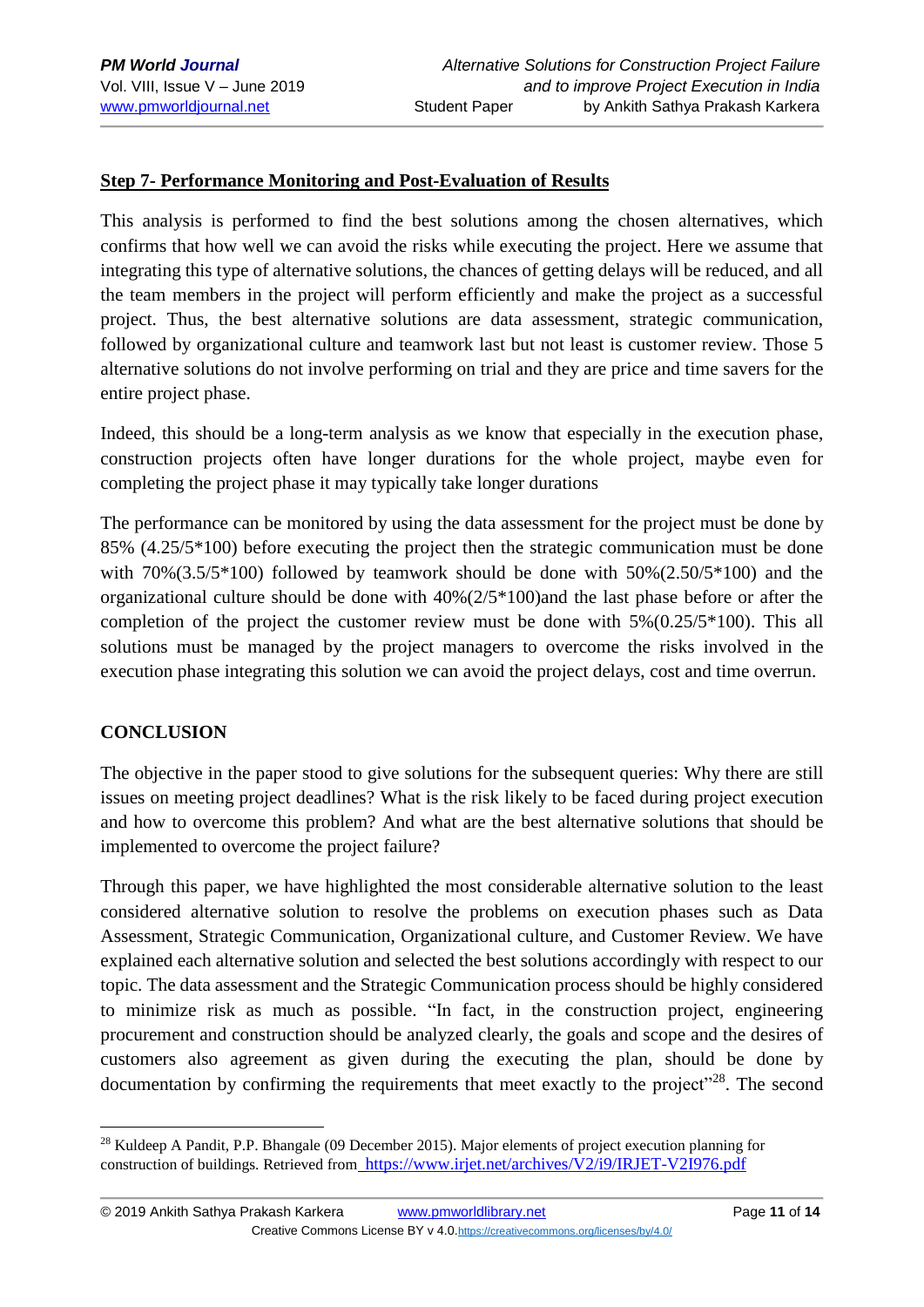step is to perform the project with teamwork and the organizational culture. And finally, by the customer review. Also, with the detailed planning, the cases of the unanticipated delays can be minimized, also it will help for the proper documentation of statements in the initial stages, which could check risks during the project execution.

#### **BIBLIOGRAPHY**

- 1. Asif Equbal, Rajeev Banerjee, Zishan Raza Khan, Raj Bandhu Dixit (March 2017). Construction disputes in construction work sites and their probable solutions. Retrieved from [https://www.iaeme.com/MasterAdmin/uploadfolder/IJCIET\\_08\\_03\\_007/IJCIET\\_08\\_03\\_007.pdf](https://www.iaeme.com/MasterAdmin/uploadfolder/IJCIET_08_03_007/IJCIET_08_03_007.pdf)
- 2. P.M.Deshpande. Singh (October 2016). Analysis refinery project risk with composite factor method. Retrieved from [https://www.researchgate.net/publication/312159132\\_Study\\_and\\_Analysis\\_of\\_Refinery\\_Project\\_R](https://www.researchgate.net/publication/312159132_Study_and_Analysis_of_Refinery_Project_Risk_with_Composite_Factor_Method) [isk\\_with\\_Composite\\_Factor\\_Method](https://www.researchgate.net/publication/312159132_Study_and_Analysis_of_Refinery_Project_Risk_with_Composite_Factor_Method)
- 3. MSc Thesis- Harshal V Patil (26 August 2016). Analysis of the refinery project execution strategy from an organisational effectiveness perspective. Retrieved from [https://repository.tudelft.nl/islandora/object/uuid:4f62f38a-63bc-4dfd-80b9](https://repository.tudelft.nl/islandora/object/uuid:4f62f38a-63bc-4dfd-80b9-d857ab4cde79/datastream/OBJ/) [d857ab4cde79/datastream/OBJ/](https://repository.tudelft.nl/islandora/object/uuid:4f62f38a-63bc-4dfd-80b9-d857ab4cde79/datastream/OBJ/)
- 4. Max Wideman comparative glossary. Projectnet Glossary, April 1997, on the website of the UK publication Project Manager Today, Nordic Project Management Terminology, NORDNET, Reistad Offset, Oslo, 1985. Retrieved from [http://www.maxwideman.com/pmglossary/PMG\\_P20.htm](http://www.maxwideman.com/pmglossary/PMG_P20.htm)
- 5. Kuldeep A Pandit, P.P. Bhangale (09 December 2015). Major elements of project execution planning for construction of buildings. Retrieved from <https://www.irjet.net/archives/V2/i9/IRJET-V2I976.pdf>
- 6. Dr.Rajiv Bhatt, Abhishek Shah, Prof. J J Bhavsar. (28 July 2015). Ranking of causes of disputes and use of dispute resolution methods for the construction industry in Gujarat. Retrieved from [https://www.slideshare.net/abhishekshah798/ranking-of-causes-of-disputes-and-use-of-dispute](https://www.slideshare.net/abhishekshah798/ranking-of-causes-of-disputes-and-use-of-dispute-resolution-methods-for-construction-industry-in-gujarat-during)[resolution-methods-for-construction-industry-in-gujarat-during](https://www.slideshare.net/abhishekshah798/ranking-of-causes-of-disputes-and-use-of-dispute-resolution-methods-for-construction-industry-in-gujarat-during)
- 7. Karthikeyan. R. & Manikandan. T. (03 March 2017). A study on causes and effects of conflicts in Indian construction projects. Retrieved from <https://irjet.net/archives/V4/i3/IRJET-V4I3278.pdf>
- 8. Mohammed Taha Al-Qershi, Ravinde Kishore. (07 November 2017). Claims and types in Indian construction industry- contractors perspective. Retrieved from <http://pubs.sciepub.com/ajcea/5/5/3/index.html>
- 9. Syed Saad Wasim. (online) (2018). Vol.10, No.7, Causes of Construction project failures in Pakistan. Retrieved from <https://iiste.org/Journals/index.php/CER/article/viewFile/43665/44998>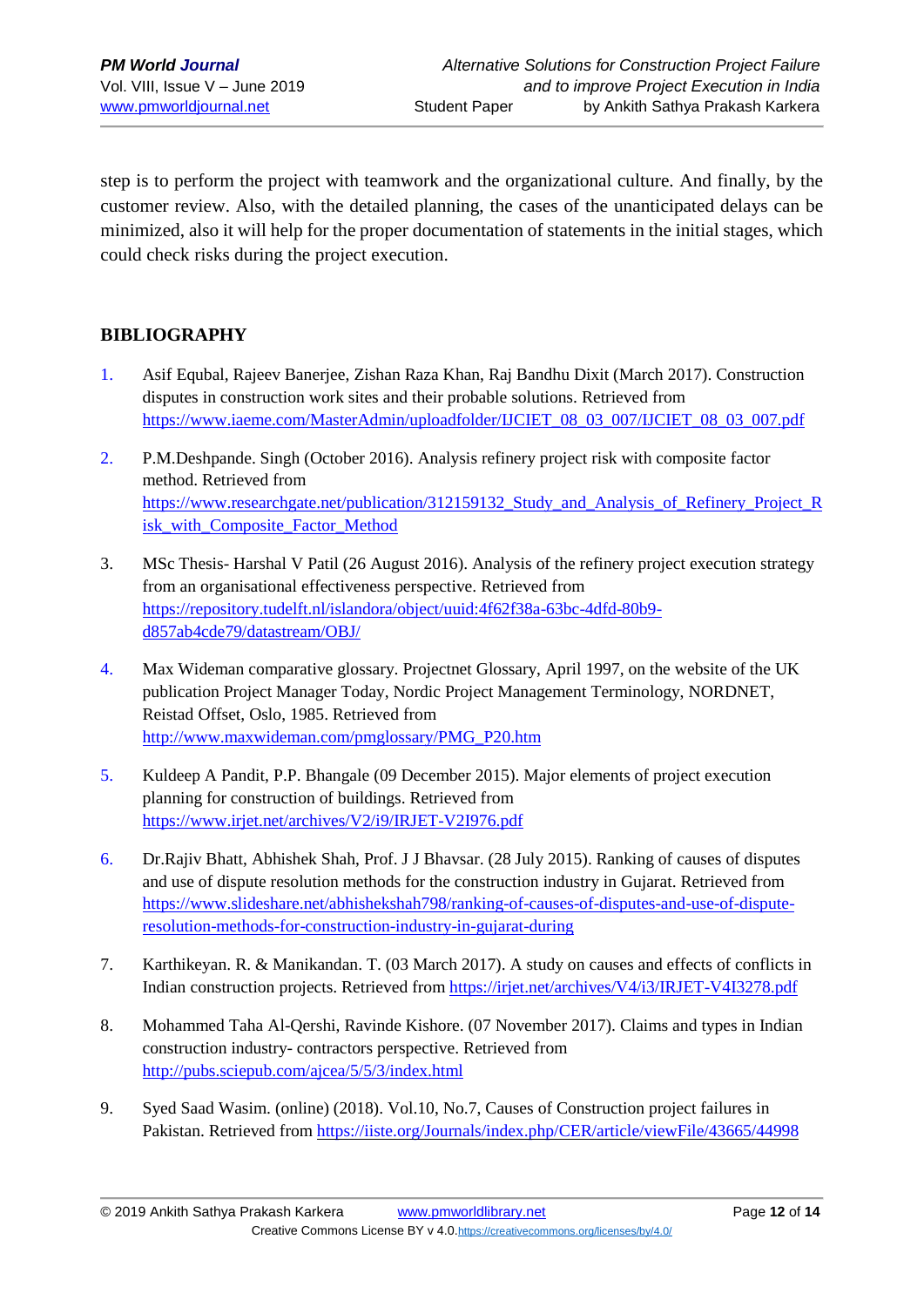- 10. P.P Admin. (02 November 2015), (17 January 2016). Managing planning and scheduling. Introduction to managing planning and scheduling. What is the purpose of managing planning and scheduling? Retrieved from [http://www.planningplanet.com/guild/gpccar/introduction-to](http://www.planningplanet.com/guild/gpccar/introduction-to-managing-planning-and-scheduling)[managing-planning-and-scheduling](http://www.planningplanet.com/guild/gpccar/introduction-to-managing-planning-and-scheduling)
- 11. Alvaro Alfonzo Carreño. (20 October 2015). Some key factors for project execution. Retrieved from [https://www.linkedin.com/pulse/key-success-factors-project-execution-alvaro-alfonzo](https://www.linkedin.com/pulse/key-success-factors-project-execution-alvaro-alfonzo-carre%C3%B1o)[carre%C3%B1o](https://www.linkedin.com/pulse/key-success-factors-project-execution-alvaro-alfonzo-carre%C3%B1o)
- 12. Moria Alexander. (20 March 2017). How to use data analytics to improve project outcomes. Retrieved from [https://www.cio.com/article/3182352/project-management/how-to-use-data](https://www.cio.com/article/3182352/project-management/how-to-use-data-analytics-to-improve-project-outcomes.html)[analytics-to-improve-project-outcomes.html](https://www.cio.com/article/3182352/project-management/how-to-use-data-analytics-to-improve-project-outcomes.html)
- 13. Raufdeen Rameezdeen, Nishanthi Gunarathna. (November 2012). Organizational culture in construction: an employee perspective. Retrieved from [https://www.researchgate.net/publication/279637533\\_Organisational\\_Culture\\_in\\_Construction\\_An](https://www.researchgate.net/publication/279637533_Organisational_Culture_in_Construction_An_Employee_Perspective/download) [\\_Employee\\_Perspective/download](https://www.researchgate.net/publication/279637533_Organisational_Culture_in_Construction_An_Employee_Perspective/download)
- 14. Marte Pettersen Buvik, Monica Rolfsen. (19 June 2015). Prior ties and trust development in project teams- A case study from the construction industry. Retrieved from [https://fenix.tecnico.ulisboa.pt/downloadFile/1970943312272182/22%20Prior%20ties%20and%20](https://fenix.tecnico.ulisboa.pt/downloadFile/1970943312272182/22%20Prior%20ties%20and%20trust%20development%20in%20project%20teams%20-%20A%20case%20study%20from%20the%20construction%20industry.pdf) [trust%20development%20in%20project%20teams%20-](https://fenix.tecnico.ulisboa.pt/downloadFile/1970943312272182/22%20Prior%20ties%20and%20trust%20development%20in%20project%20teams%20-%20A%20case%20study%20from%20the%20construction%20industry.pdf) [%20A%20case%20study%20from%20the%20construction%20industry.pdf](https://fenix.tecnico.ulisboa.pt/downloadFile/1970943312272182/22%20Prior%20ties%20and%20trust%20development%20in%20project%20teams%20-%20A%20case%20study%20from%20the%20construction%20industry.pdf)
- 15. Joe Gregory. (2002). Chapter: 7. Cheveron Texaco Project development and execution process. Proceedings of government/ Industry forum: The owner's role in project management and preproject planning. Retrieved from <https://www.nap.edu/read/10343/chapter/8#32>
- 16. Prof. Anita Ceric. (7 June 2010-2011-2012). Communication risk in construction projects: Application of principal-agent theory, The impact of asymmetric information on communication risk in construction projects: Project managers perceptions. Retrieved from [https://bib.irb.hr/datoteka/609927.EPOC\\_2010-2011-2012\\_June\\_7.pdf](https://bib.irb.hr/datoteka/609927.EPOC_2010-2011-2012_June_7.pdf)
- 17. (n/a). (01 August 2018). (Online). Designing Buildings Wiki. Risk in building design and construction. Retrieved from https://www.designingbuildings.co.uk/wiki/Risk in building design and construction
- 18. Sullivan, Wickes& Kroelling (2014). Engineering Economics 15<sup>th</sup> Edition Then the second step is to calculate the relative weighting of each attribute. Retrieved from <http://www.planningplanet.com/guild/gpccar/managing-change-the-owners-perspective>